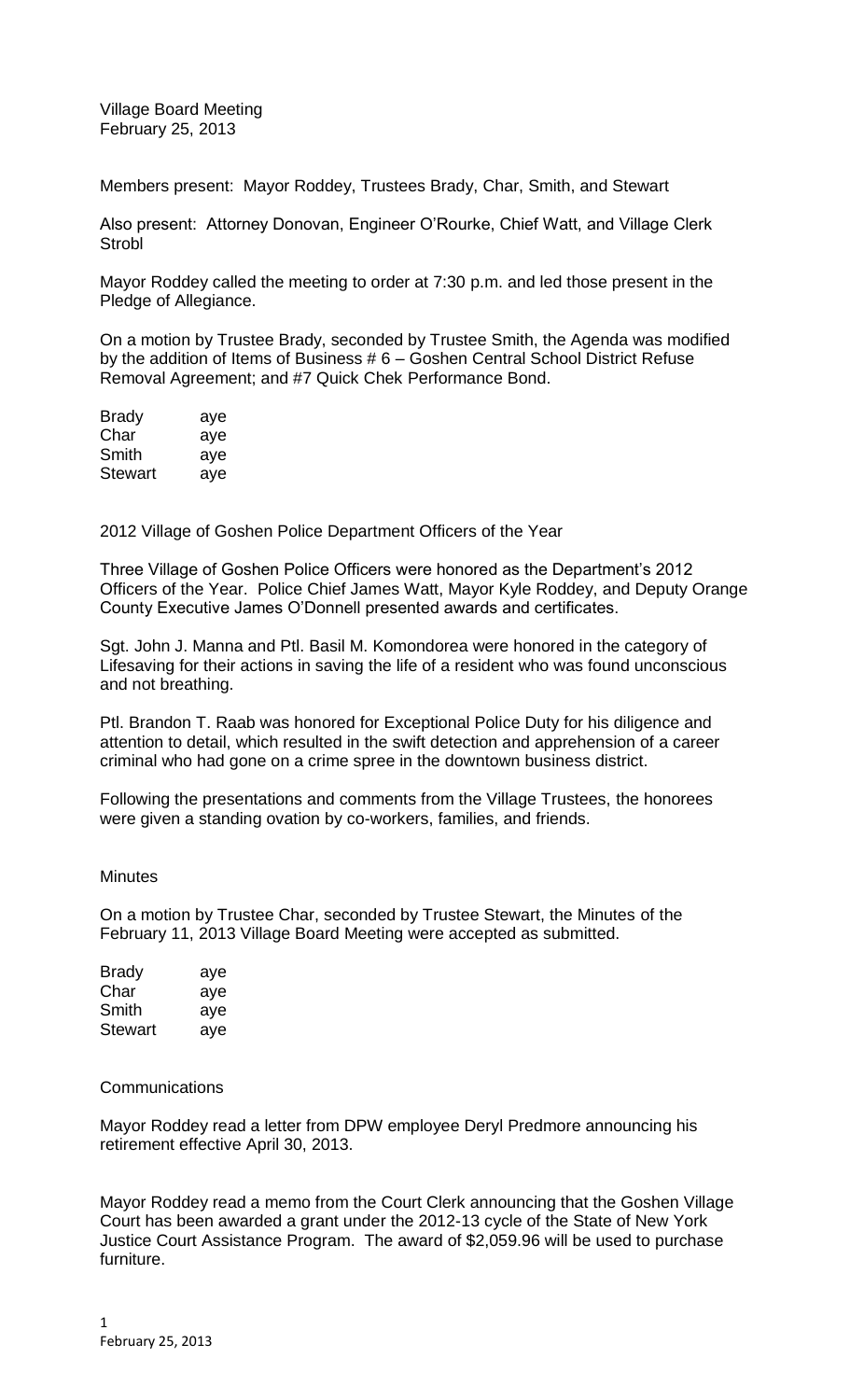Mayor Roddey read a proposal from the Goshen Soccer Club for the sharing of expenses in the next phase of fixing the drainage issue at Craigville Park.

On a motion by Trustee Char, seconded by Trustee Brady, the request for funding in the amount of \$7,680 was approved.

| <b>Brady</b> | aye |
|--------------|-----|
| Char         | aye |
| Smith        | aye |
| Stewart      | aye |

Mayor Roddey read a letter from the Board of Directors of Goshen Little League. The letter described the scope and cost of planned work regarding drainage at Craigville Park.

On a motion by Trustee Char, seconded by Trustee Smith, the request for funding in the amount of \$5,000 was approved.

| <b>Brady</b>   | aye |
|----------------|-----|
| Char           | aye |
| Smith          | aye |
| <b>Stewart</b> | aye |

Items of Business

On a motion by Trustee Stewart, seconded by Trustee Brady, bills as examined by members of the Board were approved in accordance with Abstract 2012/2013 number 11, check numbers 4976 through 5097, for a total of \$209,479.08.

| <b>Brady</b>   | aye |
|----------------|-----|
| Char           | aye |
| Smith          | aye |
| <b>Stewart</b> | aye |

On a motion by Trustee Char, seconded by Trustee Stewart, Lanc & Tully Engineering and Surveying, P.C. is hereby authorized to perform engineering design services for the Greenwich Avenue Sidewalks project. The estimate for these services is \$3,400.00.

| <b>Brady</b> | aye |
|--------------|-----|
| Char         | aye |
| Smith        | aye |
| Stewart      | aye |

On a motion by Trustee Brady, seconded by Trustee Smith, Haroulla Gale is hereby authorized to attend the Orange County Department of Human Resources training for support staff involved in Civil Service administration.

This training will be held Wednesday, April 10, 2013 from 9:30 a.m. to 12:30 p.m. at the Emergency Services Center in Goshen. There is no charge for the training session.

| Brady          | aye |
|----------------|-----|
| Char           | aye |
| Smith          | aye |
| <b>Stewart</b> | aye |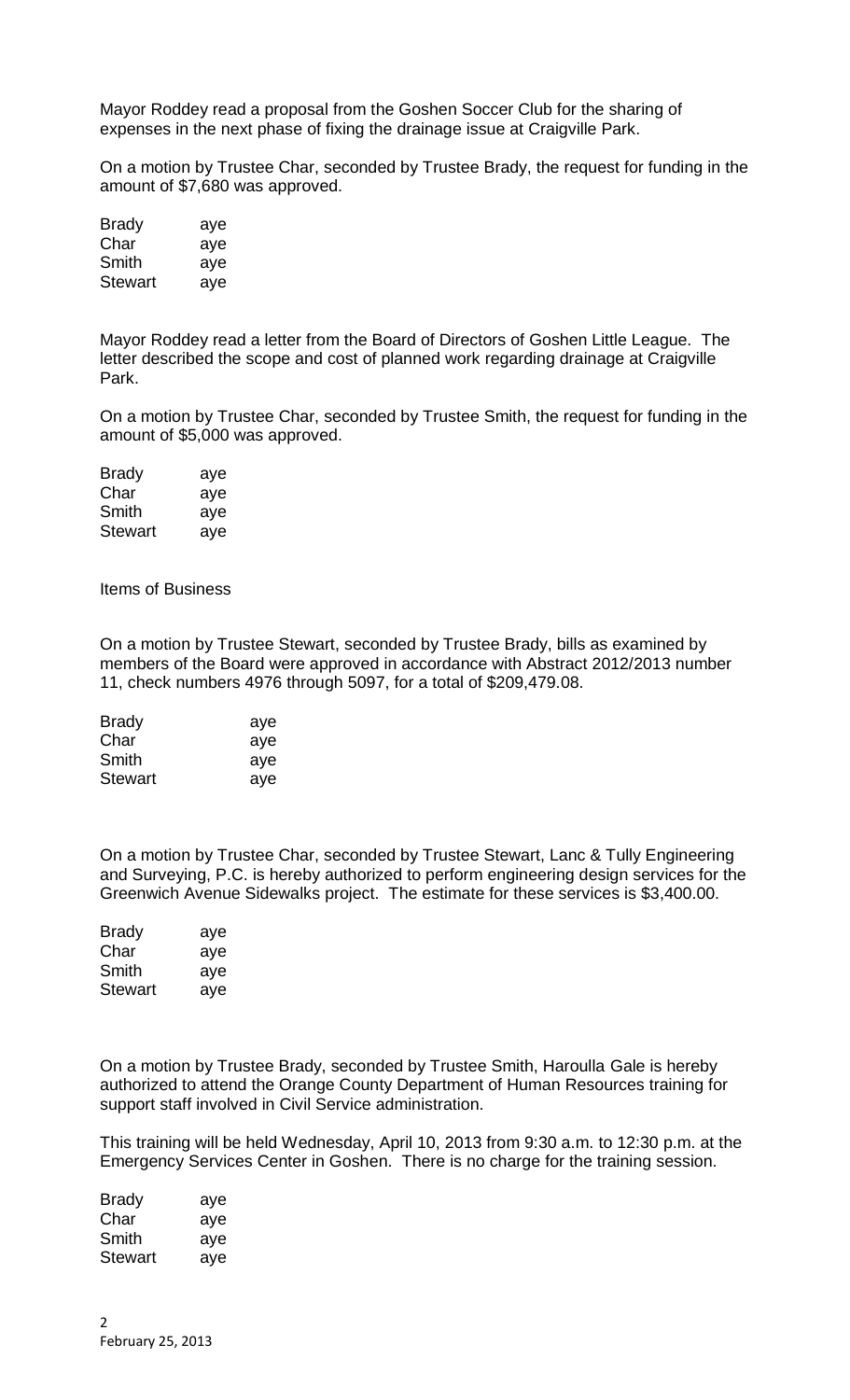On a motion by Trustee Stewart, seconded by Trustee Brady, Building Inspector Theodore L. Lewis, III is hereby authorized to attend the Hudson Valley CEO Educational Conference, to be held April 17, 18, and 19, 2013, at the Poughkeepsie Grand Hotel in Poughkeepsie, New York. The cost for this mandatory in-service training is \$300.00.

| <b>Brady</b>   | aye |
|----------------|-----|
| Char           | aye |
| Smith          | aye |
| <b>Stewart</b> | aye |

The following was moved by Trustee Stewart, and seconded by Trustee Char:

**WHEREAS**, Greek Mountain Dairy has heretofore commenced litigation against the Village concerning the sewer bill issued in or about February 2012 by the Village regarding the property owned and operated by Greek Mountain Dairy located at 1-3 Dikeman Drive; and

**WHEREAS**, the parties have reached an amicable resolution of the issues which resolution is embodied in the terms of that certain settlement stipulation which is annexed hereto; and

**WHEREAS**, the Village Board deems it in the overall public interest to settle this litigation pursuant to the terms of the attached settlement stipulation;

### **NOW**, **THEREFORE**, it is hereby

**RESOLVED**, that the Village Board hereby approves the settlement as outlined in the attached Stipulation of Settlement and authorizes the Mayor to affix his signature thereto.

| <b>Brady</b> | aye |
|--------------|-----|
| Char         | aye |
| Smith        | aye |
| Stewart      | aye |

SUPREME COURT OF THE STATE OF NEW YORK COUNTY OF ORANGE ------------------------------------------------------------------X

GREEK MOUNTAIN DAIRY, LLC

Petitioner,

#### **STIPULATION OF SETTLEMENT**

-against-

Index No. 2012-4466

VILLAGE OF GOSHEN

Respondent.

-------------------------------------------------------------------X

**WHEREAS**, Greek Mountain Dairy, LLC, hereinafter referred to as "Petitioner," is the owner of

certain real property located at 1-3 Dikeman Drive, Goshen, New York which real property is located

within the Village of Goshen, New York; and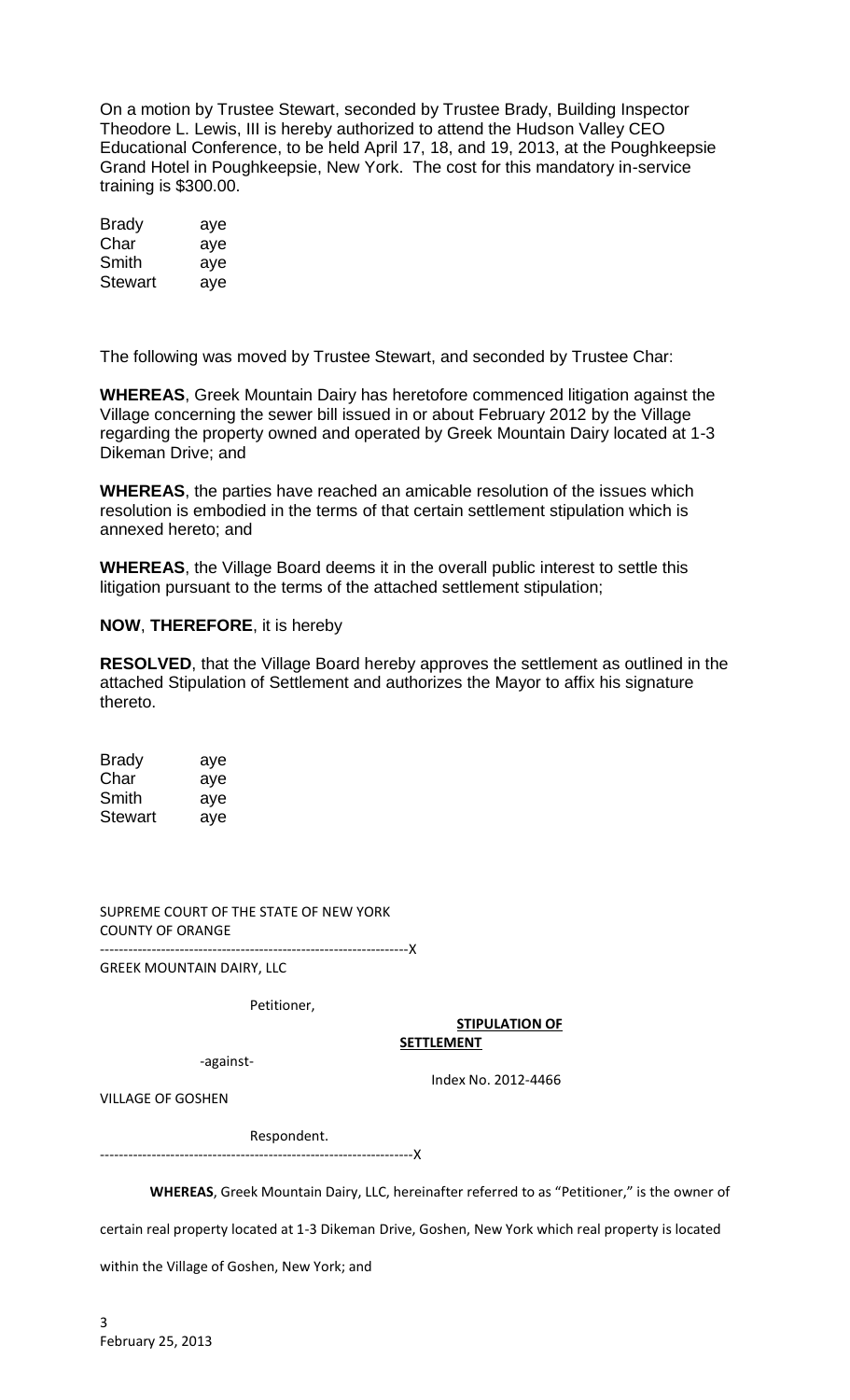**WHEREAS,** the Village of Goshen, hereinafter referred to as "Respondent;" provides Petitioner with municipal sewer service and bills Petitioner therefore on a quarterly basis; and

**WHEREAS**, Petitioner commenced this proceeding on May 30, 2012 to challenge a certain sewer bill issued by the Respondent; and

**WHEREAS,** the said sewer bill was dated February 1, 2012 and covered the months of September, 2011; October, 2011; November, 2011; and December 2011 and was in the amount of \$27,188.00; and

**WHEREAS**, Petitioner heretofore paid the full amount of the sewer bill "under protest" thereby preserving their right to challenge the said bill; and

**WHEREAS,** certain irregularities have been identified with the meter measuring the flow from Petitioner's property during the billing period in question to the extent that the meter had to be recalibrated and the accuracy of the meter reading for the billing period at issue herein has been called into question; and

**WHEREAS,** the flow from Petitioner's facility appears to have included substantial amounts of inflow and infiltration for the period in question; and

**WHEREAS,** Petitioner has undertaken extensive repair, at substantial cost, at their facility to minimize to a great extent the inflow and infiltration being discharged into the Respondent's municipal sanitary sewer system; and

**WHEREAS**, Petitioner and Respondent wish to enter into this Stipulation of Settlement to resolve the issues as they relate to the sewer bill issued by Respondent on February 1, 2012 upon the terms and conditions hereinafter set forth.

#### **NOW, THEREFORE, THE PARTIES STIPULATE AND AGREE AS FOLLOWS**:

- 1. Petitioner and Respondent agree that the sewer bill issued by Respondent on February 1, 2012 shall be reduced from \$27,188.00 to \$10,000.00.
- 2. Beginning with the next sewer bill issued by Respondent, Petitioner shall be entitled to a credit on its future sewer invoicing in the amount of \$17,188.00.
- 3. The Respondent shall continue to calculate the sewer charges consistent with the methodology heretofore employed by Respondent and agreed upon by Petitioner and Respondent.
- 4. Petitioner shall be entitled to a credit in the amount of \$17,188.00 which credit shall be accrued on successive sewer billings, commencing with the next sewer billing issued by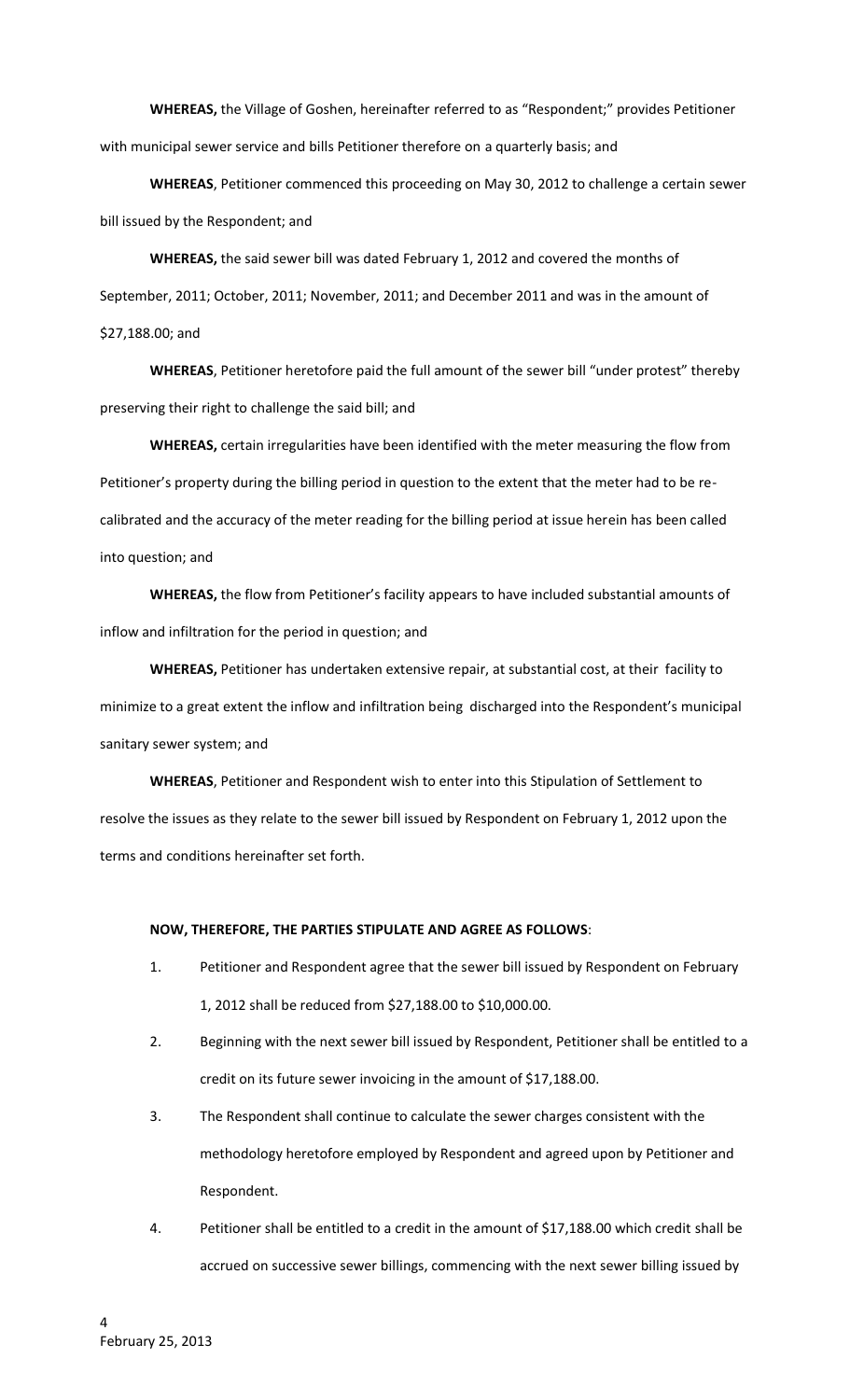the Respondent, until such time as the \$17,188.00 credit has been properly and fully given to Petitioner.

- 5. This Settlement Stipulation is meant to encompass only the dispute arising with regard to the February 1, 2012 sewer billing. All other agreements between the parties, including those items specifically addressed and set forth in Paragraphs 3 and 4 of the Settlement Stipulation previously entered into between the parties on September 23, 2011 shall remain in full force and effect.
- 6. Petitioner and Respondent represent that they have consulted with legal counsel, that they have the requisite authority to enter into this Stipulation, that they have fully discussed the terms and conditions of this Stipulation with their counsel and that they fully understand and voluntarily agree to the terms and conditions of this Stipulation.
- 7. This Stipulation constitutes the entire understanding of the parties hereto with respect to its subject matter. Except as expressly set forth in this Stipulation, there are no representations, warranties or inducements whether oral, written, expressed or implied that in any way affect or condition the validity of this Stipulation or any of its terms and conditions. No provision in this order will be presumptively construed against any party hereto.

### **GREEK MOUNTAIN DAIRY, LLC**

**By: \_\_\_\_\_\_\_\_\_\_\_\_\_\_\_\_\_\_\_\_\_\_\_\_\_\_\_\_\_\_\_\_\_**

Jerry J. Makris, Member

# **VILLAGE OF GOSHEN**

**By: \_\_\_\_\_\_\_\_\_\_\_\_\_\_\_\_\_\_\_\_\_\_\_\_\_\_\_\_\_\_\_\_**

Kyle Roddey, Mayor

### **DICKOVER, DONNELLY, DONOVAN & BIAGI, LLP**

By: \_\_\_\_\_\_\_\_\_\_\_\_\_\_\_\_\_\_\_\_\_\_\_\_\_\_\_\_\_\_\_\_\_\_\_

DAVID A. DONOVAN, ESQ. *Attorneys for Respondent*

#### **BLUSTEIN, SHAPIRO, RICH & BARONE, PLLC**

By: \_\_\_\_\_\_\_\_\_\_\_\_\_\_\_\_\_\_\_\_\_\_\_\_\_\_\_

JAY R. MYROW, ESQ. *Attorneys for Petitioner*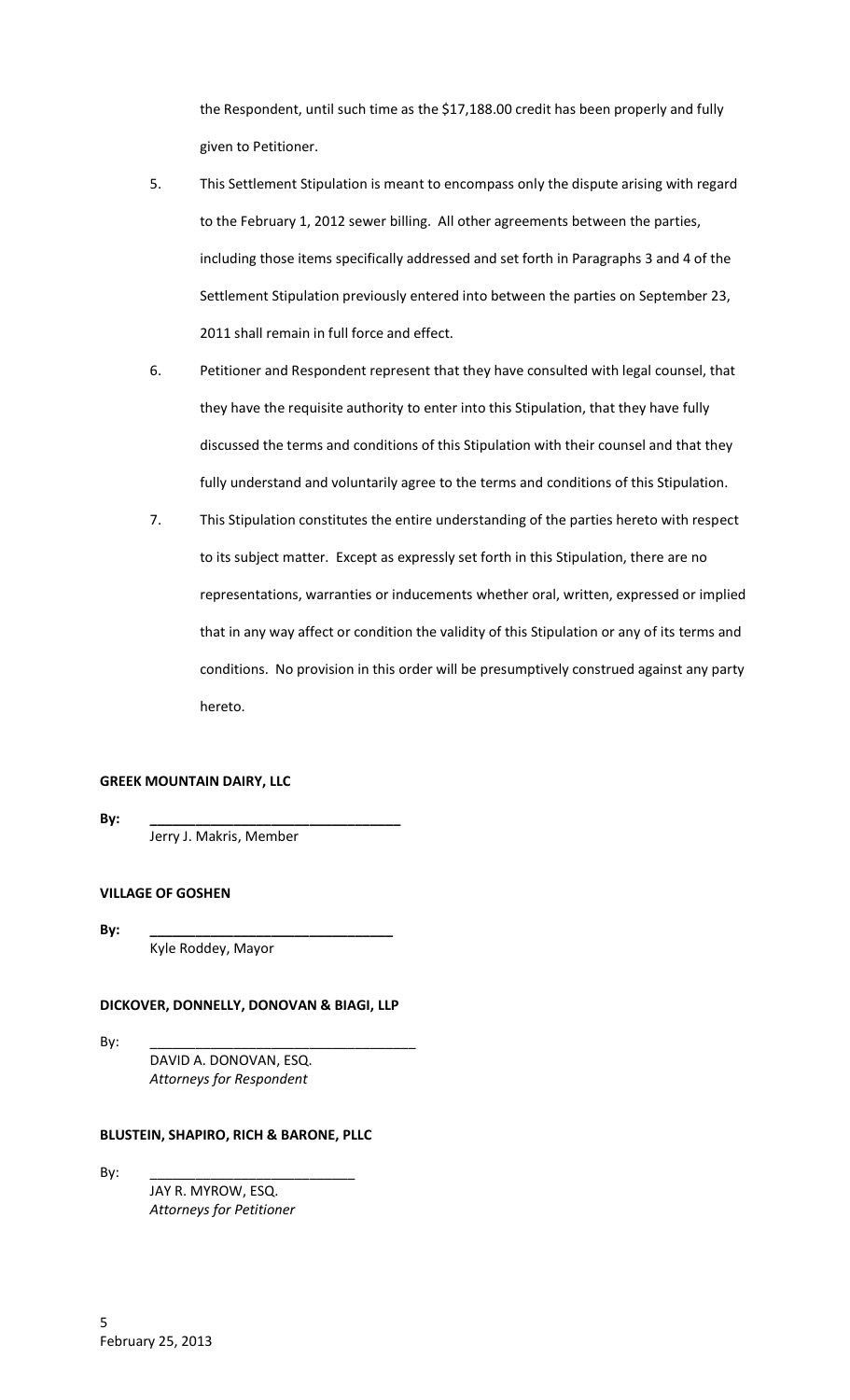Mayor Roddey read the following Refuse Removal Agreement between the Village of Goshen and the Goshen Central School District:

THIS AGREEMENT made March\_\_\_, 2013 by and between the VILLAGE OF GOSHEN, with an office for doing business at 276 Main Street, Goshen, New York (hereinafter referred to as the "VILLAGE") and THE GOSHEN CENTRAL SCHOOL DISTRICT, with an office for doing business at 227 Main Street, Goshen, New York (hereinafter referred to as the "SCHOOL DISTRICT").

WHEREAS, the Village, through its Department of Public Works has collected garbage and refuse from residential establishments within its municipal boundaries; and

WHEREAS, THE School District desires to have the Village pick up garbage and refuse from its school facilities; and

WHEREAS, the parties hereto have arrived at an agreement concerning the terms and conditions under which the Village will pick up the garbage and refuse from the School District.

NOW, THEREFORE, in consideration of the mutual promises and covenants hereinafter set forth and for the good and valuable consideration the Village and School District agrees as follows:

1. Term: The Village agrees to pick up garbage and refuse three times per week according to the Village's Department of Public Works schedule for a period three years. Effective July 1, 2013.

2. Cost: The fee for this pick up will be \$39,500 for the first year per annum; \$40,000 for the second year per annum; and \$40,500 for the third year per annum. The aforementioned shall be paid quarterly in advance.

3. Tipping Costs: It is understood and agreed that the fee for this service is predicated upon tipping fees at Orange County Transfer Station or Northern Recycling (Waste Management) being \$80.00 per ton.

4. Dumpsters:The School District shall furnish, at its sole cost and expense, dumpsters compatible with the Village's refuse pick up equipment and the Village shall have no responsibility for furnishing the dumpsters or maintaining them.

5. School District Employee: The School District shall have one of its employees available at 7:00 am three days per week to assist the Village personnel in retrieving the garbage. This employee shall be available three days per week at the same time and place determined in advance by and between the School District and the Village.

6. Insurance: The School District shall maintain all statutory insurance for this employee including workman's compensation insurance and shall maintain liability insurance from its existing carrier naming the Village as an additional insured in the sum of at least \$1,000,000.

7. Type of Refuse: No Toxic Substances, Etc.: It is understood and agreed that the School District shall only deposit in its dumpsters garbage and refuse that has been generated from school business and appropriate for dumping at Orange County Transfer Station or Northern Recycling (Waste Management). The School District shall not in any way include within its garbage toxic wastes, toxic materials, medical wastes, needles, chemicals, paints, insecticides, or other harmful or obnoxious substances which are not permitted in the landfill. School District's employees private garbage shall not be included in the pick up.

8. Renewal: It is understood and agreed that the parties hereto may elect to renew this agreement beyond its current terms. In that event the Village and School District shall agree upon the yearly cost for said pick up and shall in addition include all the terms of this agreement in any future contract including but not limited to the School District's obligation to assume any increase in tipping fees throughout the term of this agreement.

9. Interpretation: This agreement shall be construed and interpreted pursuant to the laws of the State of New York.

10. Binding Effect: This agreement shall be binding upon the parties hereto, their heirs, successors and assigns.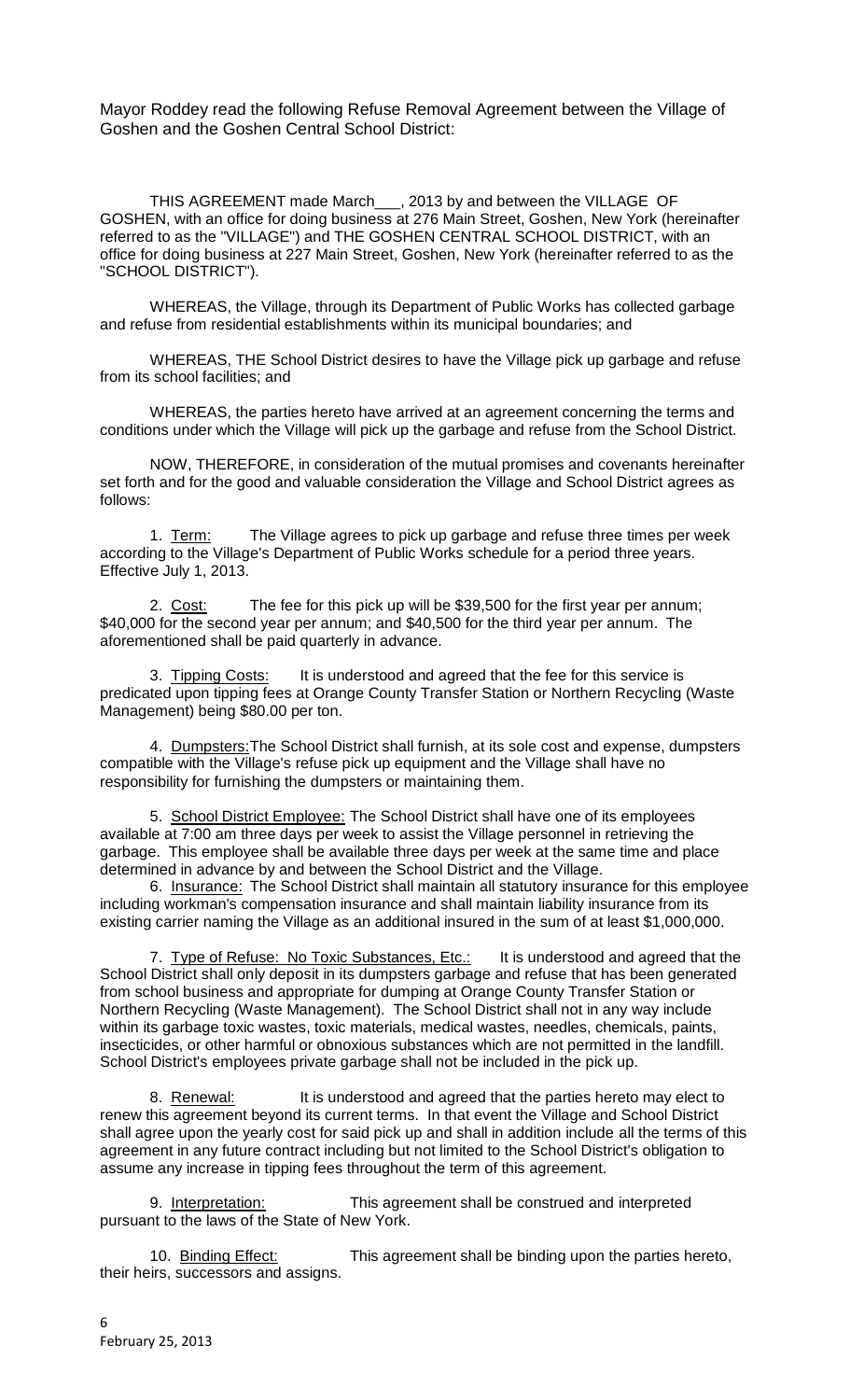11. Modification: This agreement may not be changed or modified except in writing. **VILLAGE OF GOSHEN BY: Kyle Roddey, Mayor Date GOSHEN CENTRAL SCHOOL DISTRICT**

**BY:\_\_\_\_\_\_\_\_\_\_\_\_\_\_\_\_\_\_\_\_\_\_\_\_\_\_\_\_\_\_\_\_\_\_\_\_\_\_\_\_\_\_\_\_\_ Daniel T. Connor, Superintendent Date**

On a motion by Trustee Brady, seconded by Trustee Stewart, the Board authorizes the Mayor to execute the contract with the Goshen Central School District for the provision of refuse removal.

| <b>Brady</b>   | nay |
|----------------|-----|
| Char           | nay |
| Smith          | nav |
| <b>Stewart</b> | aye |

Following much discussion, it was decided that due to the possibility of fluctuations in tipping fees, it might be advantageous for both parties to revise the contract as a oneyear commitment.

On a motion by Trustee Stewart, seconded by Trustee Char, the Mayor was authorized to have the contract shortened to a one-year commitment, and to execute the revised contract with the Goshen Central School District.

| <b>Brady</b>   | aye |
|----------------|-----|
| Char           | aye |
| Smith          | aye |
| <b>Stewart</b> | aye |

Trustee Stewart moved the following, which was seconded by Trustee Smith:

Resolved, to accept the performance guarantee in the amount of \$26,757.12, by form of cash or certified check payable to the Village of Goshen, to ensure installation of the final course on the Quick Chek parking lot, with all work to be completed on or before the  $31<sup>st</sup>$  of August, 2013.

| Brady   | aye |
|---------|-----|
| Char    | aye |
| Smith   | aye |
| Stewart | aye |